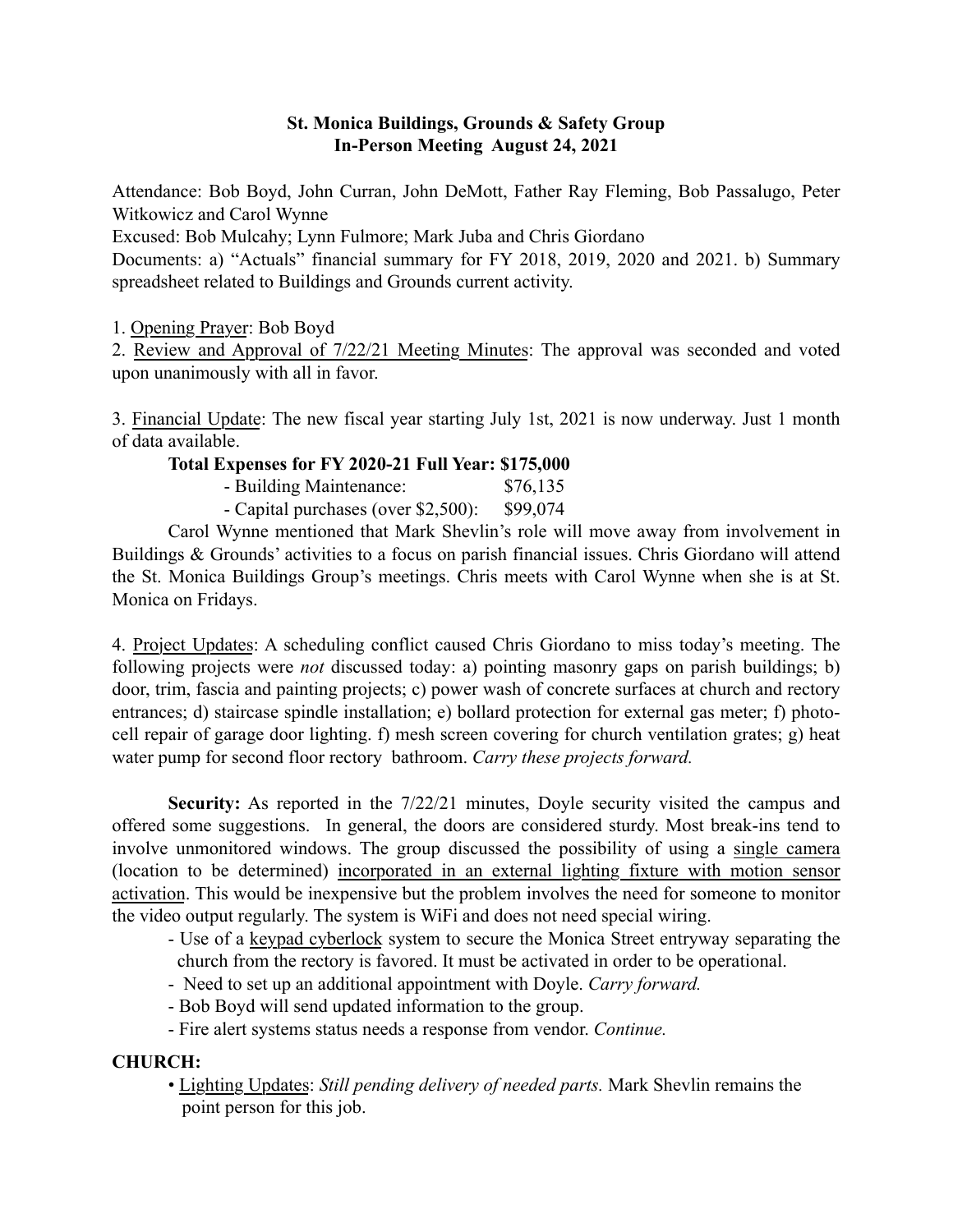#### St. Monica Buildings, Grounds & Safety -2- August 24, 2021

- Church window repairs: Bob Boyd will send updated information to the group.
- John DeMott will work with Mark Juba to develop a photo series regarding the doors, their needs and their locations.

#### RECTORY:

- Ice Control Wiring: Raydec was approved to do this project. They have not been responding to follow-up calls. *Need to get this job done before winter weather comes.*
- Chris will remove unwanted and old painting supplies for proper waste disposal.
- Rectory basement projects (cf. 7/22/21 minutes). *Continue.*
- Office space adaptations: These accounted for most of the July expenses.
- The Monica St. bushes were cut down to the desired lower level. Neighbors appreciate. John DeMott dug out the extensive invasive plants mixed in with the shrubs.
- The available screened composted soil will be used to fill in the gaps along the Monica Street sidewalks leading to the church and rectory. The stump will be filled-in using the composted soil. Work will be done by Buildings group members with fertilizer and seed provided by the landscaper *(need office to alert landscaper)*

### PARKING LOT:

- Tree-trimming near detached garage: \$600 set aside to cover costs.
- Vine-clearing: The elevated cable crossing the parking lot from Sawyer Street to the rectory has weight-bearing concerns due to a fast-spreading vine. John DeMott will contact Spectrum.
- Neighbors who self-decide to use the parish parking lot for Driver Education purposes will be informed in a non-confrontational manner that the lot is private property.

### GARAGES:

Attached Garage: Unneeded and obsolete items have been removed through good stewardship of reusable items. Two of three garage bays now have open space.

- Need to reorganize items further for easy access and remove surplus metal items.
- Place surplus metal items on the curb lawn along Monica Street.
- Chris is informed that he needs to designate a space in the attached garage where he can store his "works-in-progress" materials undisturbed.

Detached Garage: Over the past two months the detached garage has seen extensive work removing unneeded items and reorganizing space to separate: a) St. Monica landscaping resources (tools, wheelbarrows, water hose reel; fertilizer, etc.) b) Wood supply ; c) Westside Farmers Market *exclusive* materials (refrigeration units and supply storage); d) *shared* logistical items (tables, canopy tents, folding chairs, power cords; traffic barriers; signs; small hand tools, etc.)

- The rear (south) garage bay has space for storing Square Fair tent and grill; rock salt supplies and Music Fest items. There is cleared space available for drop-off and temporary storage of "back-to-school" supplies and holiday donations (blankets, etc.)